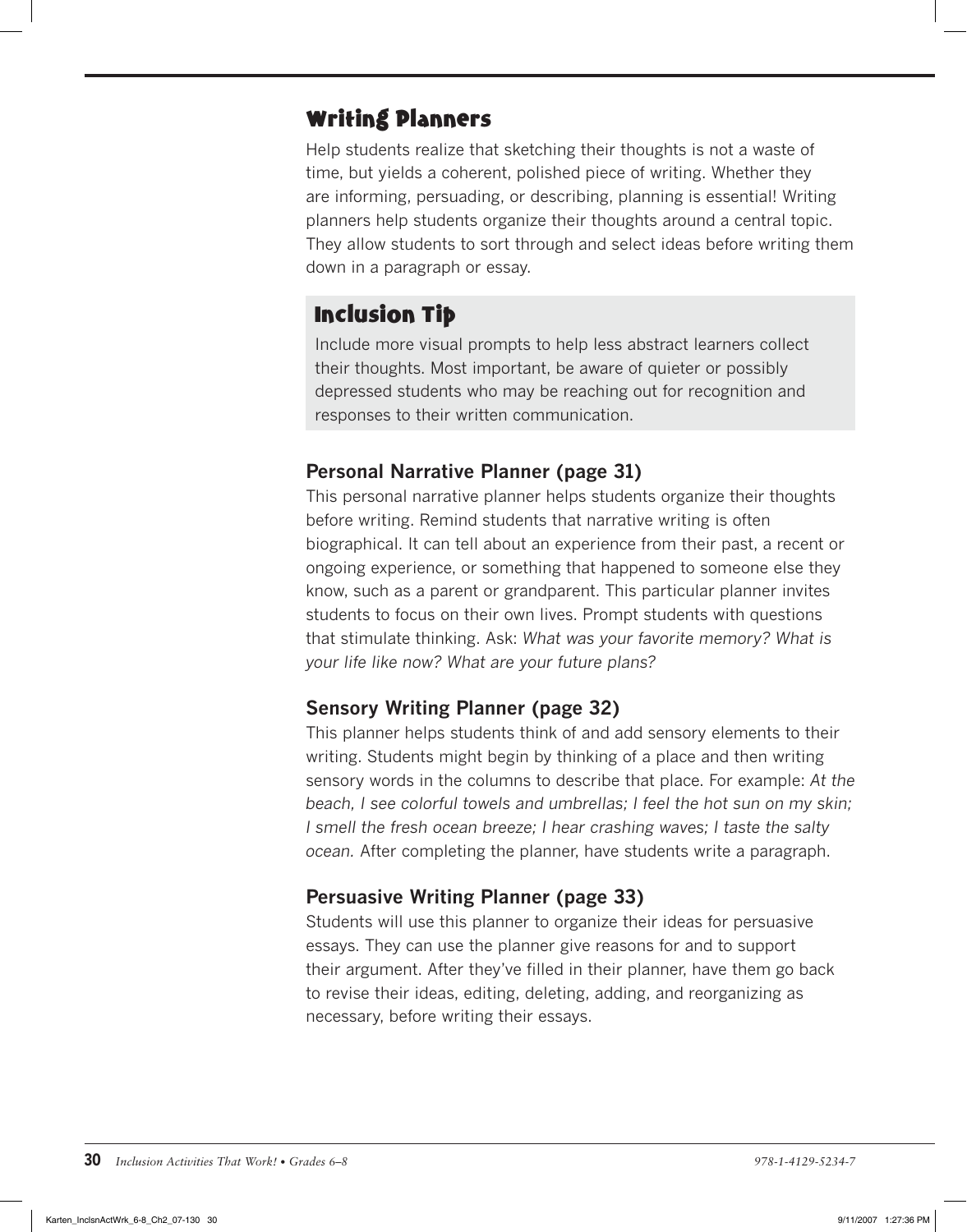## Personal Narrative Planner

**Directions:** Write your thoughts about the past, present, and future in the boxes below. Write whatever comes to mind—words, phrases, or sentences.

Past: Remember some past events.





Future: Focus on thinking ahead.